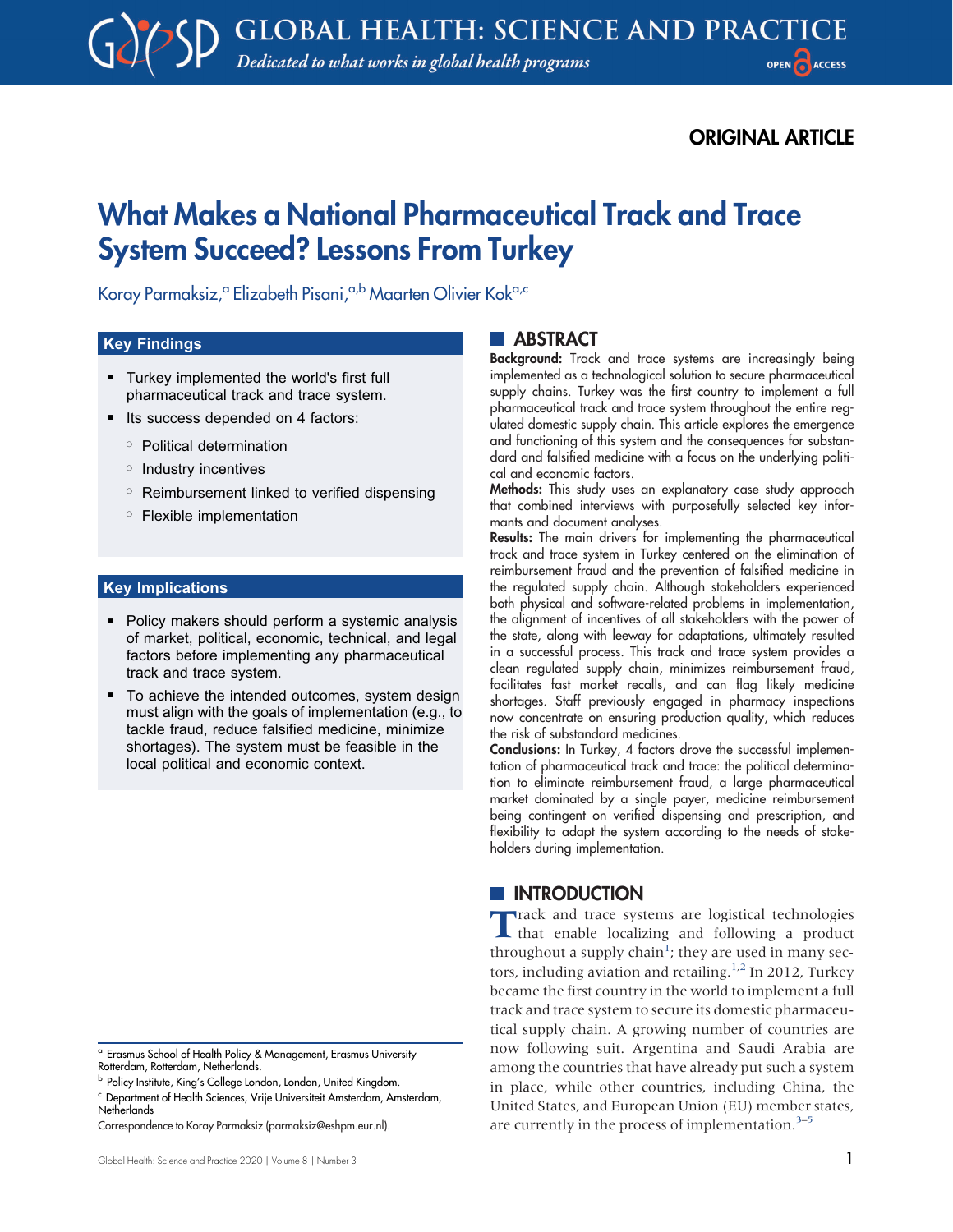For pharmaceuticals, 2 track and trace systems dominate. The first, known as a "point-ofdispense check" system, validates medicine packages at the points where they are dispensed to patients (e.g., pharmacy or hospital) with the code assigned during the manufacturing process. Other transactions (e.g., between wholesalers and distributors) are not systematically recorded.<sup>[3](#page-9-2)</sup> The European Medicines Verification System, implemented by the EU in February 2019 as part of the Falsified Medicines Directive, provides an example.<sup>[4](#page-9-4)</sup> This system allows for verifying the authenticity of the product, but not for tracking the product throughout the supply chain.<sup>[1,](#page-9-0)[4](#page-9-4)</sup> The second track and trace system, often referred to as full track and trace, validates a medicine package at every stage of its journey through the supply chain. This system is in use in Turkey. $4$  Although the full track and trace system is more complex to implement, it provides additional potential benefits to those of the point-of-dispense check system. These benefits include real-time tracking throughout the entire supply chain, stock management for timely detection and prevention of stock-outs, targeted product recalls, and reduction of reimburse-ment fraud, theft, and medication errors.<sup>[1](#page-9-0)[,6](#page-9-5)–[9](#page-9-6)</sup>

Recent studies show that the opportunity to enter the pharmaceutical supply chain differs between substandard and falsified medicines. Substandard medicines, which are defined as authorized products that fail to meet quality standards, enter the supply chain through manufacturers who might sacrifice quality to maximize profits. $10,11$  $10,11$  Falsified medicines, which have a deliberately misrepresented identity, composition, or source, are often introduced by criminals who see a market opportunity when shortages of quality and affordable medicine occur in the regulated market.<sup>9[,11](#page-9-8)</sup>

Turkey began with a point-of-dispense check system known as Ilaç Takip Sistemi (ITS) in 2010, before introducing full track and trace in  $2012.^{3,8}$  $2012.^{3,8}$  $2012.^{3,8}$ From the start, all medicines sold in Turkey had to be equipped with a DataMatrix code, which is a 2-dimensional barcode. A DataMatrix code contains information on the Global Trade Item Number, a serial number, an expiration date, and a batch number, which enables tracking the history and location of each medicine through the sup-ply chain.<sup>[12](#page-9-10)[,13](#page-9-11)</sup>

**Technological** changes are embedded in dynamic and complex systems and are shaped by social, political, and economic factors.

#### Implementing New Technologies

In this case study, we draw upon insights into the implementation of new technologies, which are based upon the rich literature on technological innovation. First, technological changes do not take

place in a vacuum; they are embedded in dynamic and complex systems and are shaped by social, political, and economic factors. Therefore, when analyzing the implementation and functioning of new technologies, one must consider the context in which they are embedded.<sup>14-[16](#page-9-13)</sup>

Second, initiation or successful implementation of technological change is often contingent on the determination of key actors to solve a perceived problem. The process of problematization and the emergence of a relative consensus about the nature of a problem are important first steps in aligning the incentives of all parties playing a key role in implementing the new technology. $<sup>1</sup>$ </sup>

Third, implementation and innovation are intimately and reciprocally connected, which means that innovations transform during implementation.<sup>18</sup> As a result, the technology that ultimately gets implemented often deviates from the initial plan. These adaptations, which are often omitted in retrospective accounts about the success of a technology, enable a certain system or technology to operate successfully within its specific context. Overlooking these adaptations undermines the successful reproducibility of technological innovations. In addition, adaptations enable different actors to assign different roles to the technology that are not limited to the official function of the technology.<sup>19</sup> This results in unforeseen outcomes of the technology that are valuable to capture in order to reach its full potential.

Although Turkey was the first country to implement a full track and trace system, neither how the country achieved this significant feat nor what made it possible has been closely investigated. The aim of this study was to gain insight into political and economic factors that drove the implementation of the pharmaceutical track and trace system in Turkey. We paid special attention to the consequences of the system for substandard and falsified medicines. Insights from our study may provide valuable knowledge to other countries aiming to implement pharmaceutical track and trace systems and may contribute to the understanding of implementing large technological systems in the health sector.

## **METHODS**

#### Study Design

For this qualitative case study, document analysis and semistructured interviews were carried out. We used an explanatory case study approach, the main purpose of which was "to explain how and why some conditions came to be."<sup>[20](#page-9-17)</sup> Such an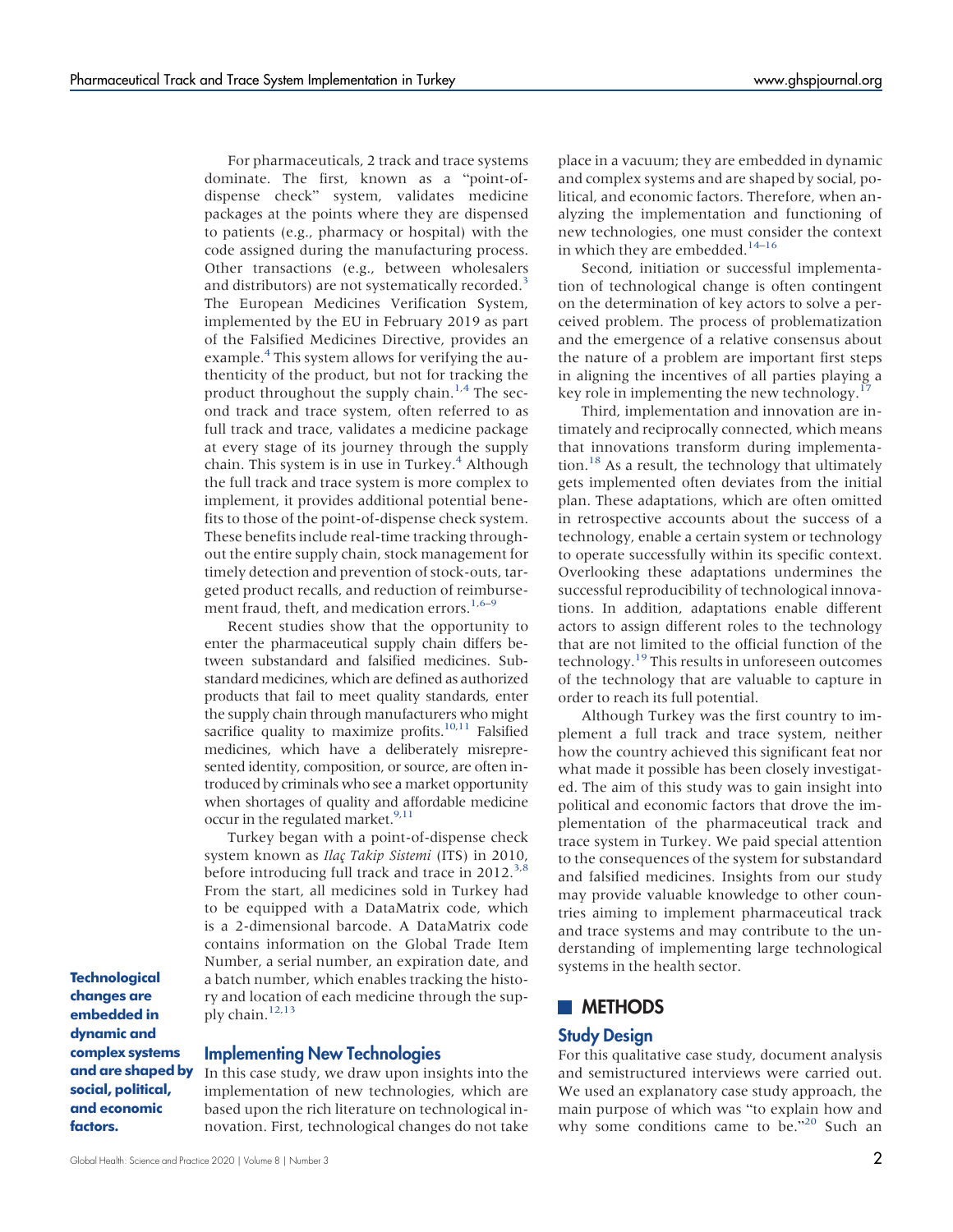approach allows for investigating underlying factors that are often too complex to be captured by surveys or other quantitative measures alone. $21$ We believe that a detailed understanding of the implementation and adaptation of the pharmaceutical track and trace system will provide valuable insights into the complexities involved in implementing such large-scale health technologies.

### Study Participants

The study participants were 16 purposefully selected key informants. Selection was based on their knowledge and expertise in political and economic factors influencing the emergence, implementation, and functioning of ITS. The aim of purposeful sampling is to increase depth and richness of the collected data by identifying and selecting information-rich cases from different perspectives.<sup>[22](#page-9-19)[,23](#page-9-20)</sup> We sought to involve stakeholders across the supply chain, together with independent experts, to achieve a comprehensive evaluation of the pharmaceutical track and trace system in Turkey. Backgrounds of study participants are shown in the [Table.](#page-2-0)

#### Data Collection Methods

To prepare for interviews and to triangulate findings, we reviewed relevant policy documents that helped us understand the emergence, implementation, and functioning of ITS, such as regulations on recall, $^{24}$  $^{24}$  $^{24}$  labelling, package leaflets, tracing of human medicinal products,  $13,25$  $13,25$  and ITS guidelines.<sup>[26](#page-10-0)</sup>

Semistructured interviews were carried out between March and April 2018, using an

<span id="page-2-0"></span>TABLE. Participants in the Qualitative Case Study of the Pharmaceutical Track and Trace System in Turkey, N=16

| <b>Participant Category</b>   | N٥.            |
|-------------------------------|----------------|
| Pharmaceutical manufacturers  | 2              |
| Wholesalers                   |                |
| Health care providers         |                |
| Ministry of Health/regulators | З              |
| <b>Technical agencies</b>     |                |
| International organizations   | 1              |
| Software developers           | 2              |
| Associations/unions           | 3              |
| Reimbursement agencies        | $\mathfrak{p}$ |
| Academics                     |                |

interview guide [\(Supplement 1](http://ghspjournal.org/lookup/suppl/doi:10.9745/GHSP-D-20-00084/-/DCSupplemental)). We obtained written informed consent for interviews and requested permission to audio-record them. Three respondents refused to be audio-recorded, so detailed notes were instead taken during these interviews. Participants were anonymized using identification numbers that were stored separately from the study data. Interviews were conducted both in English and Turkish and lasted between 60 and 120 minutes.

## Data Analysis Methods

A constant comparative method of analysis was carried out. This method involves an iterative process, in which newly collected data in the form of interviews were triangulated with existing data from previous interviews, studies, or reports obtained during literature research to inform subsequent data collection and verify findings.<sup>27</sup> First, the semistructured interviews were recorded and transcribed verbatim. Then, if necessary, they were translated into English. Interviews were coded using a coding structure jointly developed by the research team. This structure was based on political and economic factors enabling market opportunities for substandard and falsified medicine, along with factors facilitating or obstructing the implementation and functioning of track and trace systems [\(Supplement 2](http://ghspjournal.org/lookup/suppl/doi:10.9745/GHSP-D-20-00084/-/DCSupplemental)). Emerging themes and the analysis were discussed during 6 weekly team meetings, until consensus was reached. NVivo (12.0.0) was used as the qualitative data analysis software.

## **RESULTS**

#### Historical Developments and Pricing Policies

To provide the contextual background, we asked **We asked** participants to reflect on the historical develop- **participants to** ments of the health sector and the pharmaceutical **reflect on the** industry in Turkey. Until the early 2000s, Turkey historical experienced several problems in the health sector, including insufficient insurance coverage, poor health outcomes such as life expectancy and maternal mortality, and relatively low governmental health expenditure.

In addition, Turkey had 3 state institutions, which are known by their Turkish abbreviations SSK, BAĞ-KUR, and Emekli Sandığı, providing health insurance to different employment-based groups. These institutions operated independently, which resulted in high fragmentation of service provision and restricted access to health services $28,29$  $28,29$ :

**Understanding** of the implementation and adaptation of Turkey's pharmaceutical track and trace system will elucidate the complexities of implementing such large-scale health technologies.

developments of the health sector and the pharmaceutical industry in Turkey.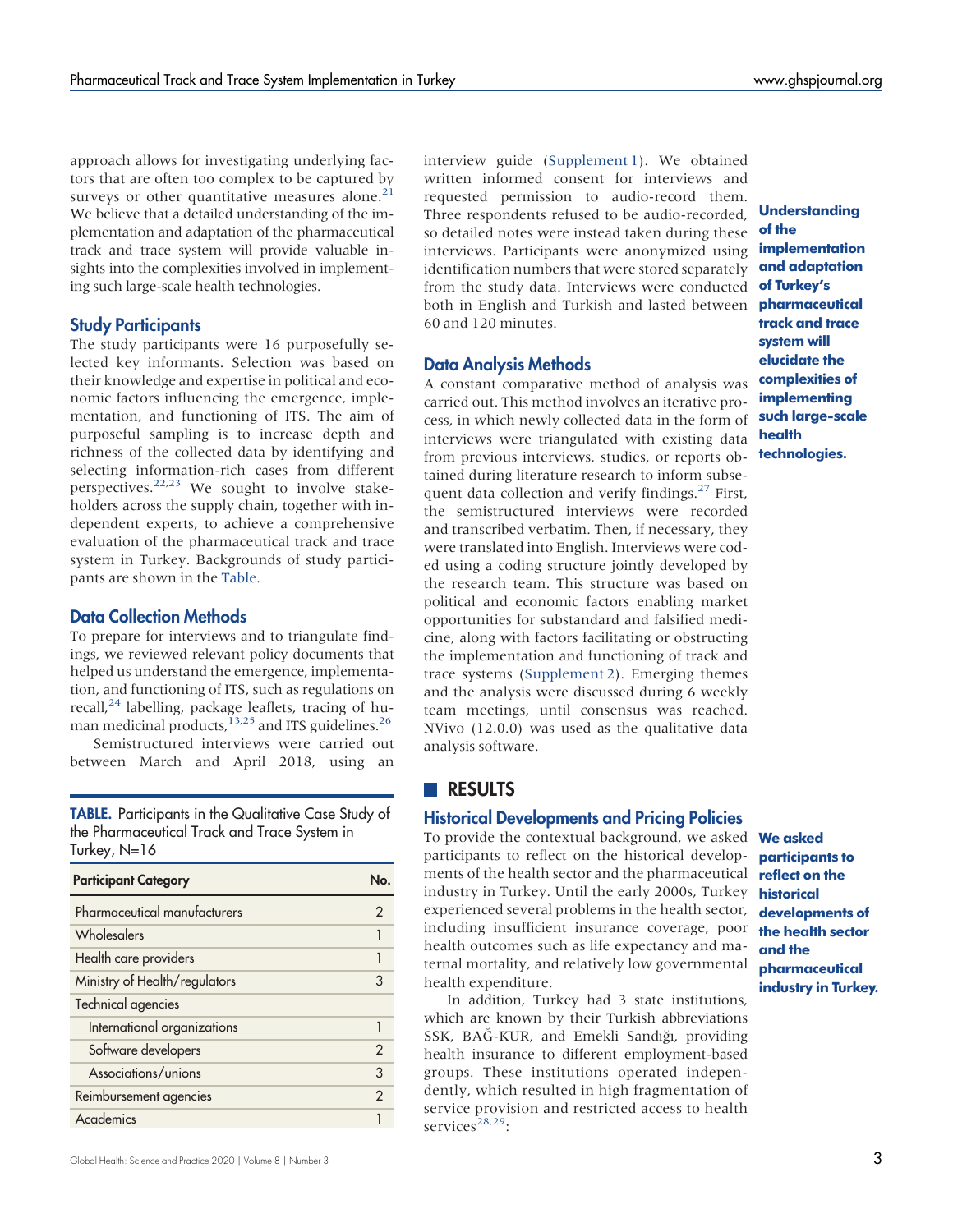At that time about half of Turkey's population, 50 percent was covered under SSK, and the number of hospitals those people could use was only 120. For the whole of Turkey, can you imagine? Half of the population in Turkey is doomed to only 120 hospitals. —Academic

Before the introduction of the pharmaceutical track and trace system, quality assurance of medical products relied on market surveillance and inspections.

After 2006, the government merged the 3 state institutions providing health insurance to form the single-payer institution Sosyal Güvenlik Kurumu (SGK).

After the national elections in 2002, the Justice and Development Party came into power in Turkey. This was the first time a political party with religious roots came into power as a singleparty government since the establishment of the constitutionally secular Republic of Turkey. Therefore, they had to establish political legitimacy among their citizens and the international community. The government made a strong commitment to universal health coverage as a way of establishing political legitimacy among the country's citizens and in the international community. The government subsequently introduced the Health Transformation Program in 2003 with the aim to increase insurance coverage and financial risk protection.

After 2006, the government merged the 3 state institutions providing health insurance to form a single-payer institution, called Sosyal Güvenlik Kurumu (SGK). $30$  Insurance coverage provided by SGK increased access to health services in Turkey considerably, resulting in a significant increase in public health expenditure. In response, the government introduced price-cutting measures, such as reference pricing in 2004 and global budgeting between 2010 and 2012. Despite these measures, manufacturers continued to supply the Turkish market, mainly because increased access to health services increased the overall volume of sales, creating a substantial pharmaceutical market that manufacturers were not willing to give up:

There was not such a thing as convincing. The state is not obliged to convince. The customer is king. "I pay the money; I determine the conditions." Turkey has such an advantage. I buy more than 80 percent of the market. They say: "If you are willing to give [medicines] under these conditions, then you can give them. Otherwise, I'm sorry, go sell them in another country, don't sell them to me." —Multinational manufacturer

Respondents were asked if downward price pressures incentivized manufacturers to cut corners, resulting in substandard medicines. Both manufacturers and the Ministry of Health (MOH) emphasized that the production or import of substandard medicine in the Turkish market was very unlikely because Turkey has well-defined legislation and regulations, including Good Manufacturing Practices (GMP), inspections, laboratories, and a pharmaceutical track and trace system. According to respondents, this strong regulatory framework minimized the possibility of substandard products on the market, while enabling rapid detection.

#### Pharmaceutical Track and Trace

An MOH official explained that before the introduction of the pharmaceutical track and trace system in 2010, quality assurance of medical products was mainly based on market surveillance and inspections. When pharmacists, health professionals, or others reported suspicions about a product, the MOH might sample that product for testing. This largely reactive system was time and resource intensive.

Despite the successful pricing policies to reduce medicine prices, the state experienced significant losses due to fraud around 2007. Although falsification and theft contributed to these losses, all respondents indicated that the main reason for the implementation of the pharmaceutical track and trace system in Turkey (i.e., ITS) was the presence of "reimbursement fraud" or "barcode scamming." Prior to ITS, pharmacies had to cut out the barcode of each product sold and put it behind the invoice. The invoice would then be sent to SGK for reimbursement. However, this system was vulnerable to fraud, as seen in the following example:

I know your national identity number. I am a doctor and I am writing the prescription to you, but you don't know that I am writing it. I give this prescription to the pharmacy. And the pharmacy doesn't sell the drug but sells the barcode. It prints the barcode on the offset and sticks that barcode behind that prescription or the invoice and sends it to SGK. Takes the money, but there is no transaction or trade. I mean, nobody sells anything, but gets the money from SGK. It is not a fraud to people; it is a fraud to the government. —Technical agency official

Respondents mentioned the existence of "printing houses" exclusively printing these falsified barcodes to be reimbursed by SGK. This fraud was estimated to account for US\$1 billion annually.<sup>[31](#page-10-5)[,32](#page-10-6)</sup>

#### Implementation of ITS

To prevent reimbursement fraud, the government decided to implement ITS. The first discussions on ITS occurred in 2007, but it took 3 years to convince and prepare stakeholders. The implementation took place in 2 phases to reduce implementation problems. A few months prior to the implementation of the first phase, a short pilot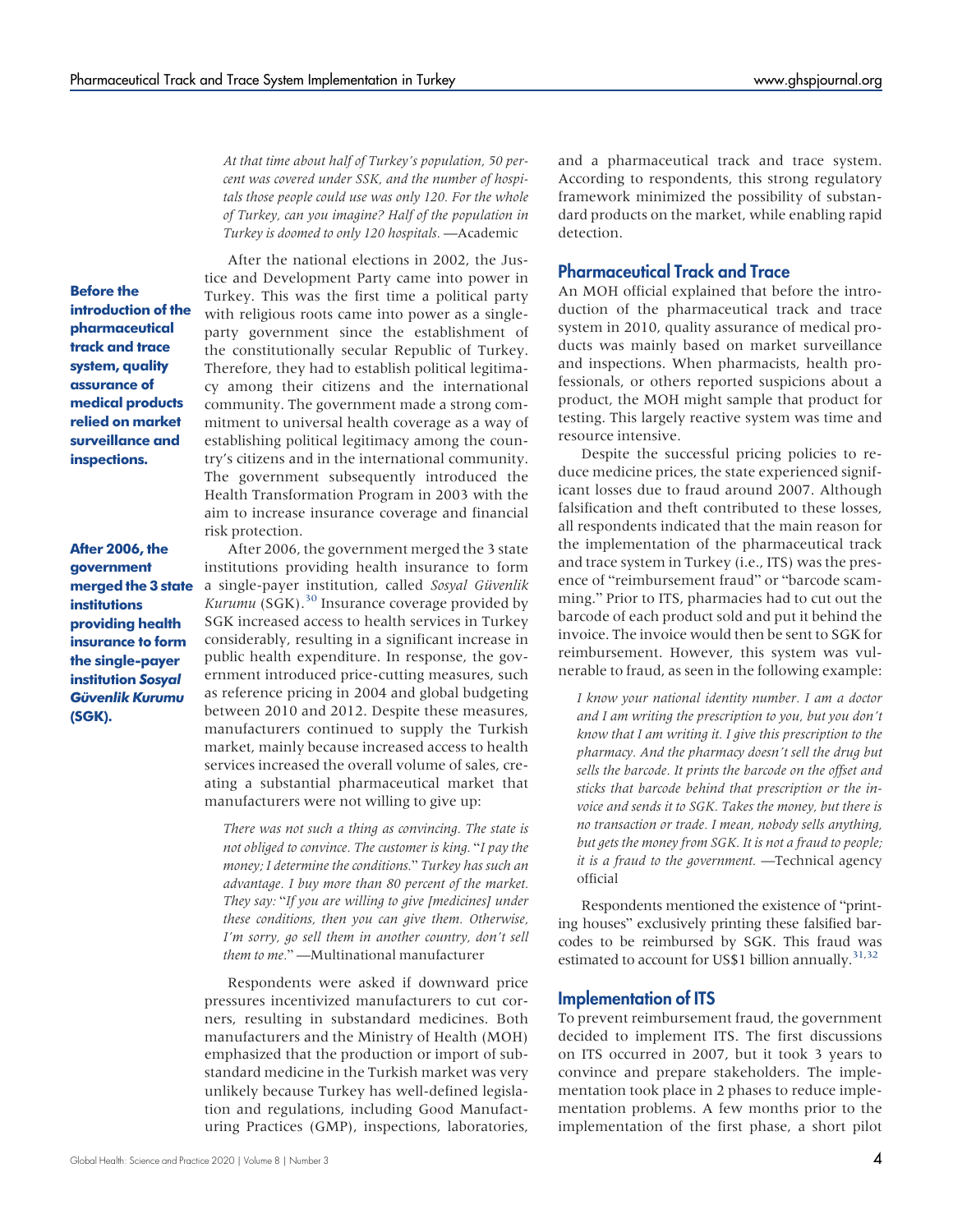study was done with a small number of pharmacies. Then, phase 1, which focused on the manufacturers and pharmacists, was introduced in 2010. These 2 stakeholder groups, which are the front- and tail-end of the pharmaceutical supply chain, were obliged to make sales notifications, but wholesalers were not yet included in the system. Respondents mentioned that the phase 1 system, which corresponded to a point-of-dispense check system, remained vulnerable to introduction of falsified medicines at points in the supply chain where transactions were not tracked.

The initial implementation of phase 1 was problematic because of the way in which the software was developed. A single software engineer who had little experience in building enterprise systems was given the responsibility to create the software. The system crashed shortly after phase 1 was launched in 2010 and the system then had to be rebuilt from scratch by another person. Respondents indicated that the political will and determination of senior political figures were the main driving forces for this project to succeed:

The undersecretary general called me to SGK, I was shopping in my sportswear at that time. He told me: "Okay, it is not important, come here!" I was running in the hall of SGK and I opened the door of the meeting room. I was sweating, in sportswear and I saw that two ministers, two undersecretary generals, two vice

presidents, a lot of big guys were in the meeting room. I was shocked. The undersecretary general said: "This is the person I mentioned." I sat between two ministers and they asked: "The system crashed, what should we do?" I told them: "First, accept it. In front of the news, in front of the media, first accept it and postpone it." They said: "This is politics, we cannot do that. You have 10 days, please make it work." This is the Eastern culture. —Technical agency official

Phase 2 was implemented in 2012. It can be described as full track and trace, encompassing all actors within the domestic regulated supply chain. It was based on cross-checking movements of a product between each actor by comparing sales and purchase notifications. After phase 2, maintenance and development of ITS came under the responsibility of another company and MOH. The data on the medicines were pooled in a centralized database managed by the MOH. A schematic representation of the ITS workflow is shown in the Figure.

#### Reaction to ITS

When ITS was first introduced, the expectations on its feasibility varied widely between different actors. Government institutions, including MOH and SGK, were convinced that the system would succeed, and that it would cut fraud and thus expenses in the national health system. Manu**Respondents** indicated that the political will and determination of senior political figures were the main driving forces for this project to succeed.

When ITS was introduced, the expectations on its feasibility varied widely; government institutions were convinced it would succeed, while manufacturers had doubts.

FIGURE. Simplified Schematic Representation of the Workflow of the Full Pharmaceutical Track and Trace System Used in Turkey

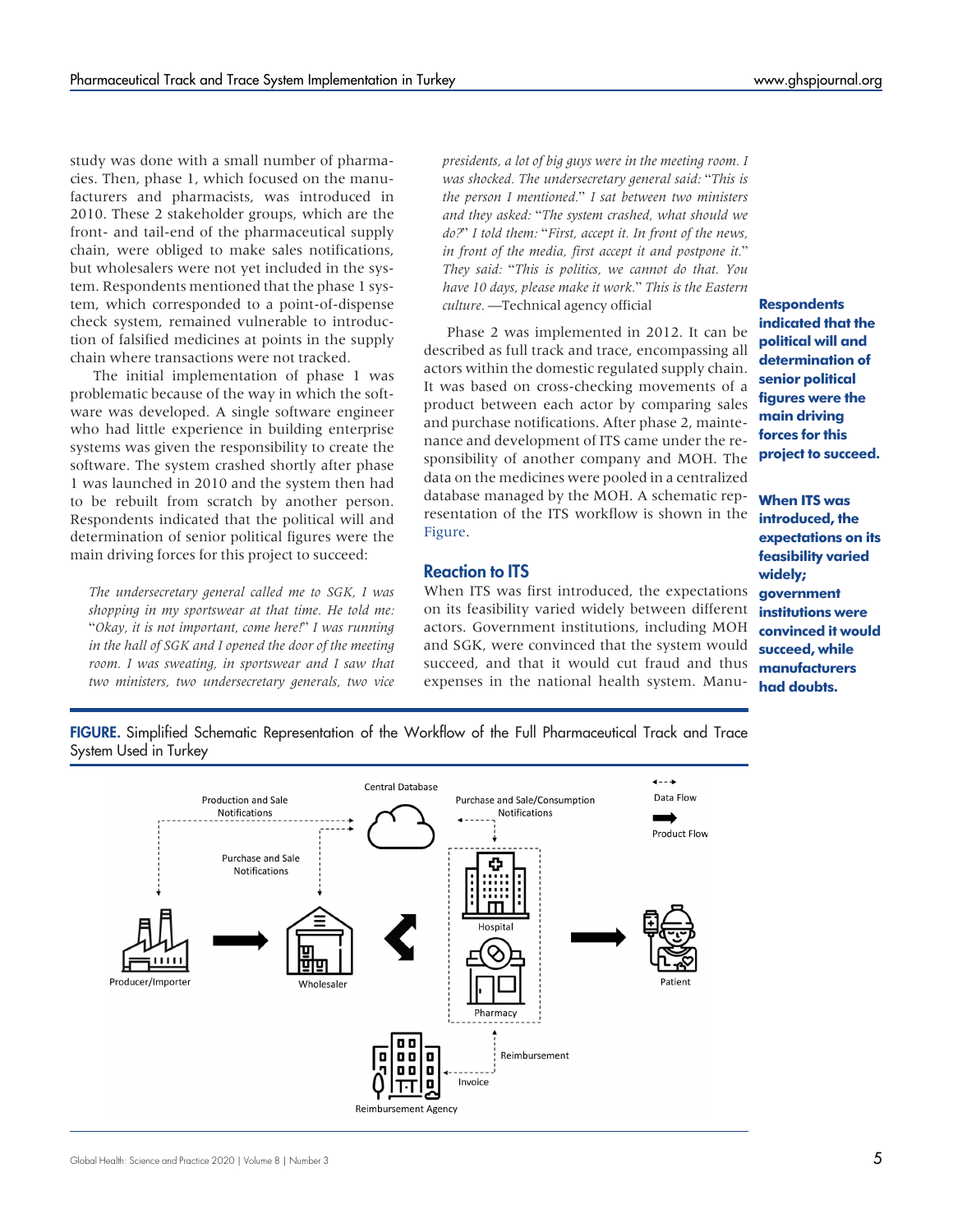facturers, however, did not think it was feasible. No other country had successfully executed national track and trace, and manufacturers were especially skeptical that it could be achieved in the very limited timeframe envisaged by Turkish politicians:

There was a thing like: "Well, it won't be implemented here anyways. It will fail. Let's act as if we are complying to it, it won't work anyways." —Multinational manufacturer

Industry was unhappy about having to bear the costs of compliance. One manufacturer estimated that his company invested around US\$5 million in adding track and trace to their production and distribution flow, and that amount did not account for production losses. Another manufacturer said that the costs were around US\$100,000 per conveyor belt. An additional concern of manufacturers was the lack of adequate equipment:

We invited the Germans and Italians, who were good in machines. We talked to them. When we first bought it, we were buying dreams. (...) The ones who were able to convince you the most, you picked, because there was nobody that could show you [how it would work]. — Multinational manufacturer

The wholesaler, who shared these initial doubts and skepticism, explained that they invested around 100 million Turkish Liras to implement this system across Turkey.

The merger of the 3 state payers into a single health insurer provided the state with consolidated buying power covering around 95% of the market, which was sufficient to incentivize the pharmaceutical industry to implement the system. Manufacturers also saw a benefit in reducing access to the market for medicine falsifiers, thus protecting income and value.

The pharmacists included in our study indicated that they were most concerned about the increased workload because each product had to be individually scanned. Forgetting to do so could have serious consequences for the pharmacists during inspections.

With all these different interests, the challenge of aligning personal and institutional incentives was far greater than any technological challenge, as an MOH official pointed out:

I can get four people from India who can build this system in a short amount of time. The most crucial part is aligning all stakeholders with the support of the government. —MOH official

#### Implementation and Adaptation

Despite the phased implementation, stakeholders experienced many implementation problems, both physical and software related. In phase 1, issues with software development and realistic planning of the implementation process were experienced by manufacturers, wholesalers, and pharmacists. Additionally, a manufacturer explained that physically adapting the production lines to print and scan DataMatrix codes turned out to be challenging:

We experienced a lot of problems. The ink got wiped because it did not dry properly. Also, when the conveyor belt was a bit skewed, the scanner could not read the DataMatrix [code]. —Multinational manufacturer

Existing production lines in factories were not designed to be adapted, while new production lines were not yet developed. In addition, manufacturers experienced problems with sales notifications. Originally, the DataMatrix code on each secondary medicine package—the packaging enclosing the primary packages (e.g., blister or bottle)—had to be scanned individually, which took time and resources. Therefore, manufacturers introduced a "minimum-order-quantity system," in which wholesalers were obliged to purchase medicines in fixed amounts. This system allowed manufacturers to scan the DataMatrix code on the tertiary packaging (i.e., the shipping-level packaging surrounding the secondary packaging).

Similarly, changes were made to logistic units.<sup>25</sup> The industry realized that the serial shipping container code was more appropriate than the serialized global trade item number, which MOH initially proposed. However, respondents pointed out that MOH was willing to modify the system accordingly:

The things that the authority sees from above and the reality we work in at the operational level are different. ... We realized these things by experience. Therefore, things that were written down in theory evolved towards the reality of daily life in the end. Otherwise, if they did not change, if the ministry of health did not take our feedback into consideration, this system would be a nonoperative system. —Multinational manufacturer

The wholesaler experienced similar implementation problems. Scanning the DataMatrix codes and adapting conveyor belts proved challenging. Also, staff needed to be trained to use the system appropriately. Most of the problems experienced by pharmacists related to software malfunction. When the system was inaccessible, pharmacists were not able to sell their products to patients. The

The challenge of aligning personal and institutional incentives was far greater than any technological challenge.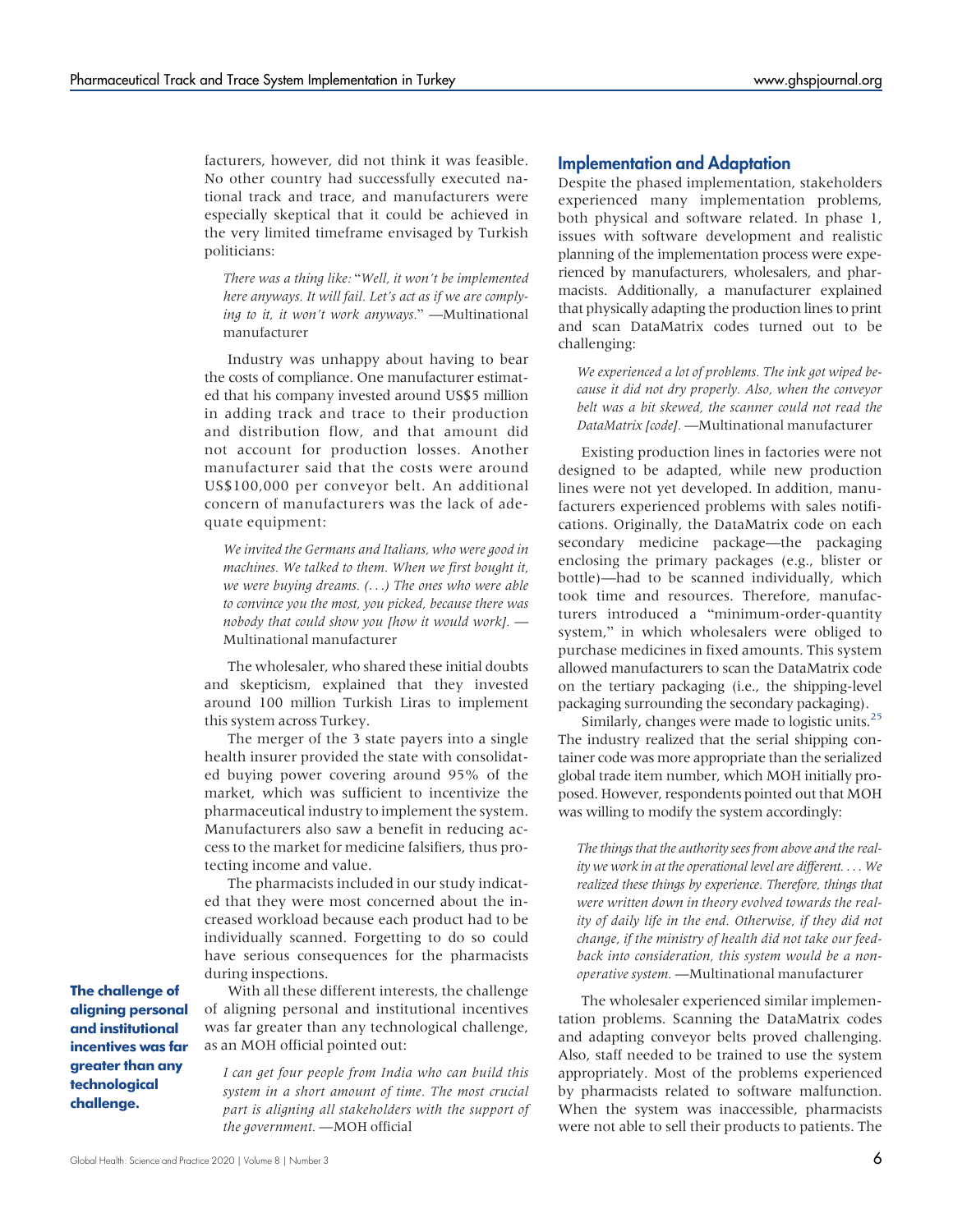problems were more acute in hospitals, where scanners were often in short supply. Additionally, hospitals buying common medicines in bulk found it difficult to scan individual prescriptions because the DataMatrix codes were not affixed to the packages of pills given to the patients but were only on the outer (or secondary) packaging, which was often thrown away before medicines were dispensed as individual patient prescriptions. As a result, hospitals were making consumption notifications instead of sales notifications.[26](#page-10-0)

Although MOH was open and collaborative in adapting the system according to the needs of those involved during implementation, solving practical problems remained largely the responsibility of stakeholders.

#### Outcomes of ITS

Respondents indicated that implementing ITS has had 5 main positive outcomes. First, reimbursement fraud is highly unlikely to happen in the current system. Successful fraud would require the participation of a long chain of people, raising the risk and reducing the reward for fraudsters. Reimbursement agency officials added that fraud cannot be reduced to zero but only minimized to a certain level, which is believed to have currently been achieved.

Second, ITS has largely eliminated falsified medicines in the regulated domestic supply chain. According to respondents, it is currently close to impossible to sell falsified medicines to patients in pharmacies and get reimbursement from SGK. Medicines cannot be "injected" into the supply chain at any stage other than by the manufacturer or importer. The only possibility for selling falsified products to patients is through out-of-pocket payments. However, since SGK provides comprehensive coverage to almost the entire population, citizens have no incentive to look outside the regulated supply chain or buy products out-ofpocket. Respondents underlined that Turkey's health financing system, which reimburses pharmacists for verified dispensing and prescriptions, is central to the success of ITS. If pharmacists do not scan the DataMatrix code at dispensing, which serves to verify the authenticity of the product, SGK will not pay them for the product. In the case of a prescription medicine, SGK also verifies the authenticated product with the patient's medical prescription before paying the pharmacist.

Third, respondents said that ITS has optimized the recall process for products that are degraded or show unwanted side effects. ITS enables quick and targeted recalls of specific products. The sale of suspect products can also be blocked within the system by MOH officials,  $24$  which prevents further dissemination of poor-quality medicines and potentially significantly reduces public health harm caused by them.

Fourth, a mobile application of ITS, which was launched in 2014, allows citizens to scan the DataMatrix code of products. Citizens can immediately check the legitimacy of the product and obtain additional information, such as the expiry date, price, and recall status. Also, side effects can be entered in the application, which facilitates the collection of pharmacovigilance data.

Fifth, since ITS registers sales throughout the supply chain and eventual dispensing by outlet, the system allows for close monitoring of medicine stocks by health authorities, as well as providing inventory control for manufacturers, wholesalers, and pharmacies.

Although ITS has had many positive outcomes, respondents noted that ITS does not guarantee product quality. If a product has poor quality at manufacture or import, it will continue through the supply chain; careful tracking also does not protect against degradation. However, by reducing time spent on pharmacy inspections, ITS allows the transfer of human resources to other quality assurance functions:

Before ITS, we had 3,000 inspectors [checking pharmacies]. After ITS, we have 100 inspectors. The other ones, we didn't fire them, the other ones are used inside a new department which is GMP compliance, GDP [Good Distribution Practice] compliance and they are taking more samples from the market. They are going to the manufacturing sites and inspecting for substandard products. They are inspecting the active pharmaceutical ingredients. Now, they have time to inspect these things. —Technical agency official

Although quantitative data are not available, respondents reported that the tracking capability of ITS in combination with sufficient and qualified human resources has significantly increased the **ITS could be** possibility of detecting substandard and falsified medicine.

#### Future Adaptations to ITS

Respondents suggested 2 potential improvements to ITS. First, the scope of products given a DataMatrix code should increase. Currently, almost all medicines under the responsibility of system to prevent MOH are obliged to carry a DataMatrix code, and internet sales are prohibited. However, some **shortages.** 

ITS has had several positive outcomes including reducing fraud, eliminating falsified medicines, optimizing recalls, empowering consumers, and matching supply to demand.

improved by expanding the scope of monitored products and by developing a proactive alarm stock-outs and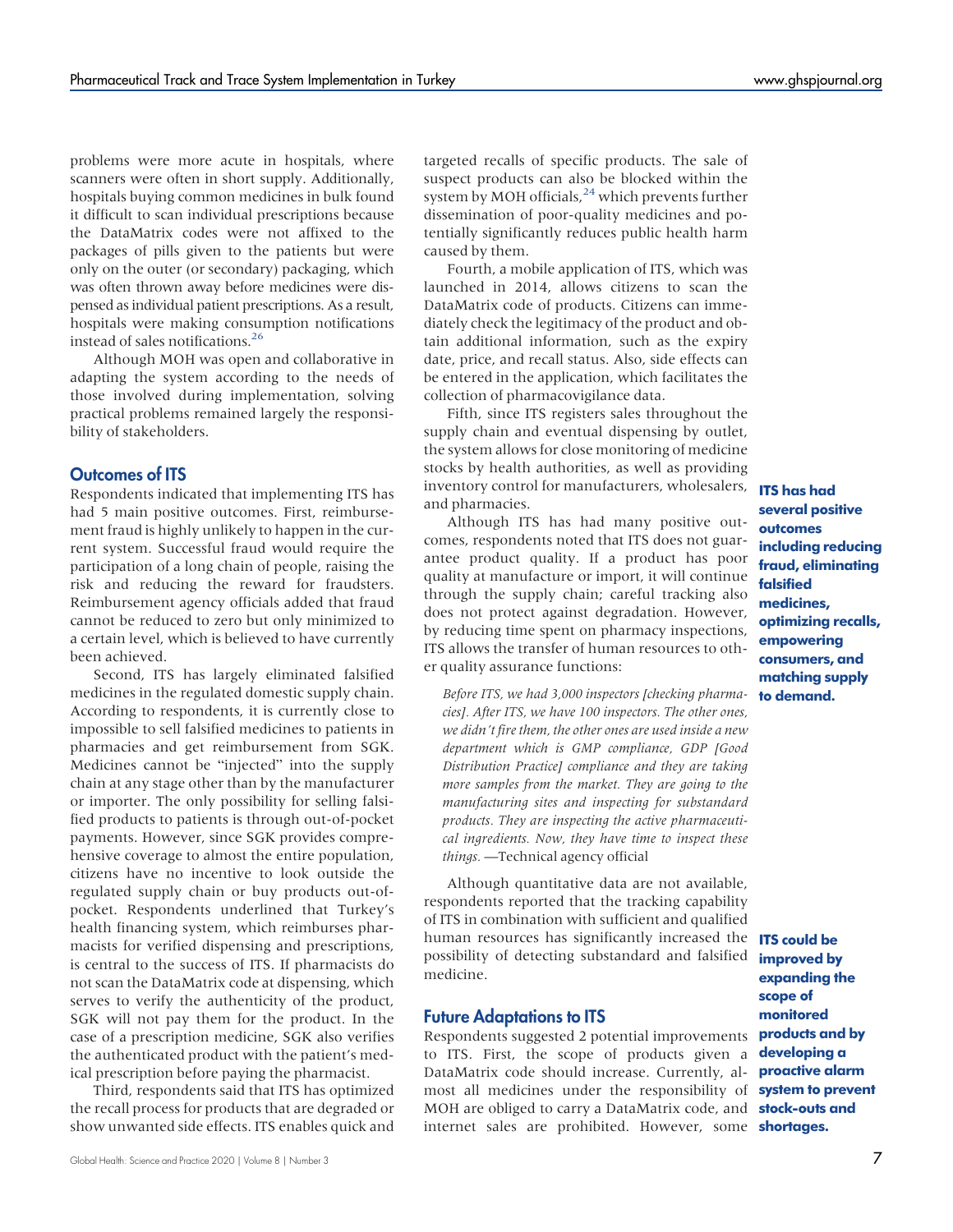How was Turkey, a middle-income country with no great tradition of technological innovation, able to succeed where others stumbled?

products, such as intravenous and radiopharmaceutical products, active pharmaceutical ingredients, and personalized medicines compounded in the pharmacy, are excluded from the DataMatrix code requirement. In addition, products such as vitamins and dietary supplements that are overseen by the Ministry of Food, Agriculture, and Livestock are not included in ITS. Respondents pointed out that falsification currently takes place with over-the-counter products rather than prescription medicine because inspections and regulations are less rigid. Although the majority of patients are aware that quality cannot be guaranteed, some products such as weight loss products, sexual products, or dietary supplements are sometimes purchased on the internet.

Second, an MOH official mentioned that ITS data could be used more effectively to prevent shortages and stock-outs. Although the current system is largely reactive, MOH aims to implement a proactive alarm system that provides a warning when the supply of a certain product goes below a specific threshold in a particular area. Such warnings will enable the system to procure medicine more rapidly and to prevent drug shortages more successfully.

## **DISCUSSION**

Several countries and regions have attempted to introduce full pharmaceutical track and trace systems. Turkey was the first to succeed. This study aimed to elucidate the factors underpinning the success of this technological innovation. We find that the drivers of success were more political and economic than technological.

China, which has considerable experience and capability in implementing large technological programs in its health sector, suspended plans to introduce pharmaceutical track and trace in 2016 after facing considerable resistance from medicine manufacturers. Industry was concerned that the linear barcode system proposed instead of a DataMatrix code would create a large footprint on the medicine package to capture the required data. Further, there was concern that the requirement that all barcodes be printed only by the government would result in a burdensome and costly procedure for manufacturers.<sup>[33](#page-10-7)</sup> As discussions with stakeholders continue, the target data for implementation has been pushed back to 2022.

The United States provides another example in which difficulty in adequately aligning incentives for all key actors has led to slow adoption of full traceability. Industry has not fully complied with

the phased implementation foreseen in the 2013 Drug Supply Chain Security Act. Implementation of the act is expected to take a full decade.<sup>[4](#page-9-4)[,34](#page-10-8)</sup>

How was Turkey, a middle-income country with no great tradition of technological innovation, able to succeed where others stumbled? The most critical element was the combination of a widely recognized problem and political determination to solve it.

The winners of the 2002 elections in Turkey sought to establish political legitimacy through programs that delivered benefits to a broad swath of citizens. One of these benefits was universal health coverage delivered through a single-payer state institution. When high levels of fraud threatened the sustainability of this coverage, politicians threw their weight behind an ambitious technological solution within an improbably tight timeframe.

The state controlled access to a large and expanding pharmaceutical market, and manufacturers who wanted to sell into that market had to play ball. A generous benefit package greatly reduced out-of-pocket spending on medicines. Together with a prohibition on internet sales of prescription products, the benefit package removed any incentive for patients to purchase products from the unregulated supply chain. At the same time, the reimbursement system obliged pharmacists to bow to the will of the government; if they did not, they would not get paid. Together, these factors allowed for the widespread adoption of the system.

The successful implementation of the system was underpinned by another key factor: a willingness of the government, which was driving the process, to support flexible and adaptive solutions to problems identified during implementation. These work-arounds were not just technical; like all adaptive implementation, they also had a social component, encompassing human actions and relations.<sup>[18](#page-9-15)</sup> The Turkish state mainly focused on facilitating the social component, while other actors took responsibility for implementing the technical components of ITS.

Turkey's centralized database allowed for verifying reimbursement data because its track and trace database was linked to the database of SGK, the single-payer state-owned reimbursement agency. This process enabled reducing fraud dramatically.[8](#page-9-9) Centralized databases rely heavily on the presence of sufficient technical capacity at the central level. If this capacity is lacking, outsourcing the development of the system to a software company, as in Turkey, might solve the problem, as long as security and privacy concerns of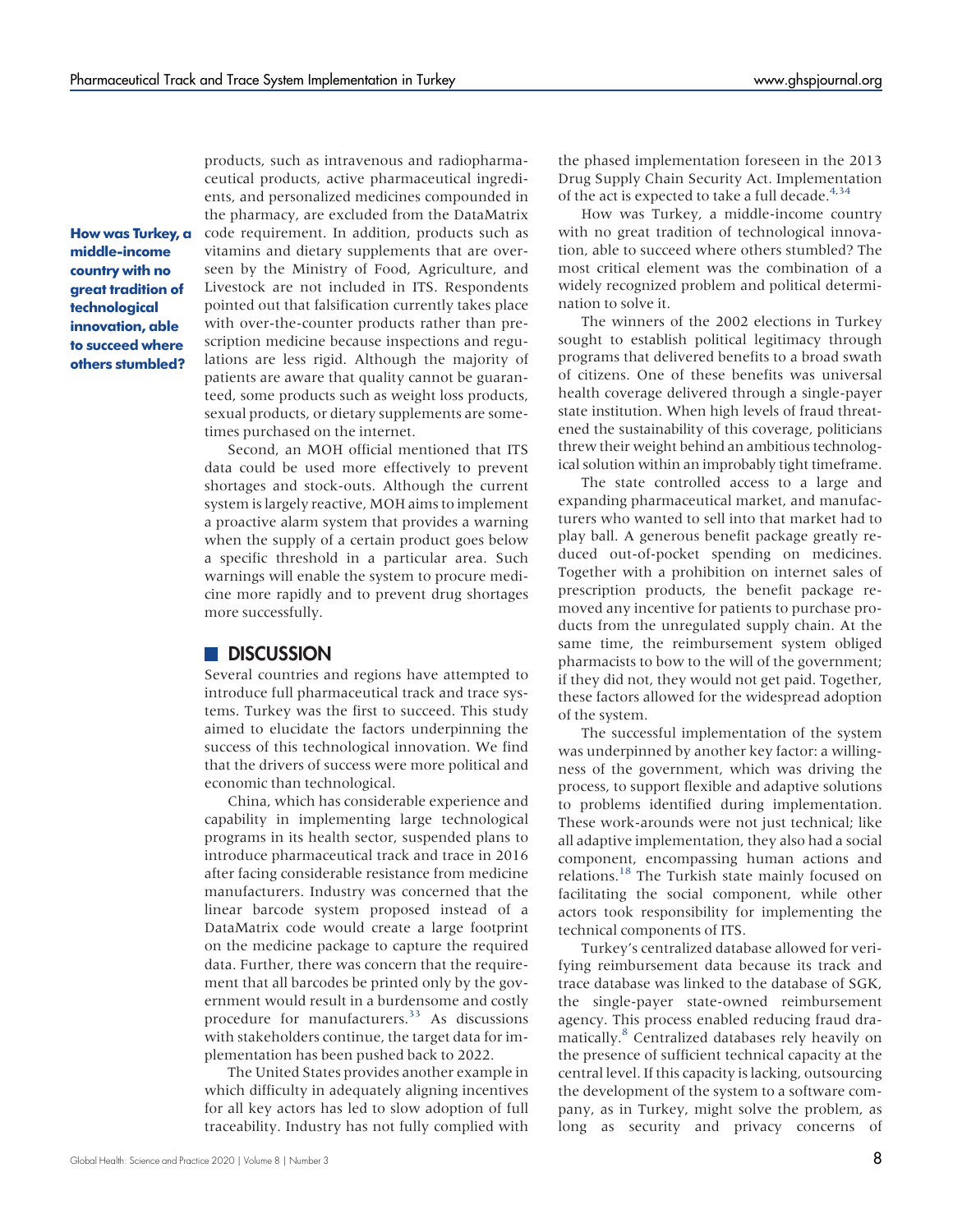stakeholders are addressed. $4$  In environments without political power emerging from a singlepayer institution, the reimbursement landscape might be fragmented. The reimbursement agencies within a fragmented market, as well as the pharmaceutical industry, might oppose sharing and centralizing their competitive data more strongly.<sup>[35,](#page-10-9)[36](#page-10-10)</sup> In these circumstances, setting up a distributed database that gives stakeholders more authority over their data might be more feasible. However, disadvantages of distributed databases include difficulty in governing and adapting the system because ownership of the data is not centralized.<sup>[4,](#page-9-4)[8](#page-9-9)</sup>

To our knowledge, this study is the first to evaluate the emergence, implementation, and outcomes of ITS in Turkey, while focusing on the underlying political and economic factors. Since Turkey is the first country in the world to implement a full track and trace system, the implications of this study might be of particular interest to countries aiming to implement similar track and trace systems, including the EU member states, China, and the United States.

#### **Limitations**

The findings of this qualitative study could be strengthened through triangulation with quantitative data on the quality of medicine in the Turkish pharmaceutical market, the implementation costs of ITS, and the effect of ITS on public health. However, attempts to verify estimates provided by respondents with quantitative data from government or other formal sources proved unsuccessful. Future studies on the cost effectiveness of ITS might provide valuable insights.

For some categories of participants, we interviewed only a single key informant. However, triangulation of data provided by respondents from different sectors (e.g., manufacturers, wholesalers, technical agencies) in combination with further triangulation from literature increases our confidence in the validity and reliability of our study data.

#### **RECOMMENDATIONS**

The outcomes of our study show 3 main implications for countries aiming to implement pharmaceutical track and trace systems.

First, a track and trace system should be seen as a means to an end, rather than a goal in itself. To function, it must be underpinned by welldefined legislation and regulatory capacity, including laboratories and frequent GMP and GDP

inspections. Without these, there is a risk of "garbage in equals garbage out." In that case, track and trace may simply deliver a secure supply chain for poor-quality products.

Second, the incentives of all the stakeholders need to be aligned to successfully adopt the system. The role of the state should not be underestimated. It should both facilitate the implementation process with its political power, as well as provide sufficient leeway to adapt the system according to the needs of stakeholders. Countries lacking powerful political leadership might expect greater resistance to implementing pharmaceutical track and trace systems from stakeholders. This resistance is especially likely from stakeholders that bear the burden of upfront investment in technology and those that might benefit from gaps in the supply chain.

Third, countries/regions should aim to imple- **The implications of** ment a full track and trace system. Although the **this study might be** benefits of track and trace systems are not universal and rely on the nature of the pharmaceutical **interesting for** system of the implementing country, point-ofdispense check systems, which exclude wholesalers and other middlemen, preclude some of the **track and trace** more important benefits of full track and trace. systems, including They do not provide data to flag regional shortages. Further, because they do not allow for traceability of products throughout the supply chain, such partial systems limit the ability to recall products. As a result, falsified products might circulate in a market for months without detection. $\beta$  This situation is especially true in the EU's complex single-market supply chains. Although the European Medicines Verification System has added an antitampering device to the outer medicine package to prevent unlawful repackaging, nonreimbursed or over-the-counter products will remain vulnerable to falsification. Most importantly, in EU member states lacking closed supply chains, patients might buy products online that are less likely to be verified and may even be excluded from verification. Although accreditations, domain name verifications, and logos for online pharmacies exist, their effectiveness can still be undermined by a lack of consumer awareness, vulnerability to misuse, unavailability of certain types of products at accredited online pharmacies, and the attractiveness of cheaper options.<sup>[37](#page-10-11)–[39](#page-10-12)</sup>

## **CONCLUSION**

Although track and trace systems are sometimes presented as reproduceable technical solutions to quality assurance in the supply chain, this study shows that the main drivers of success for ITS in

particularly countries aiming to implement the EU member states, China, and the United States.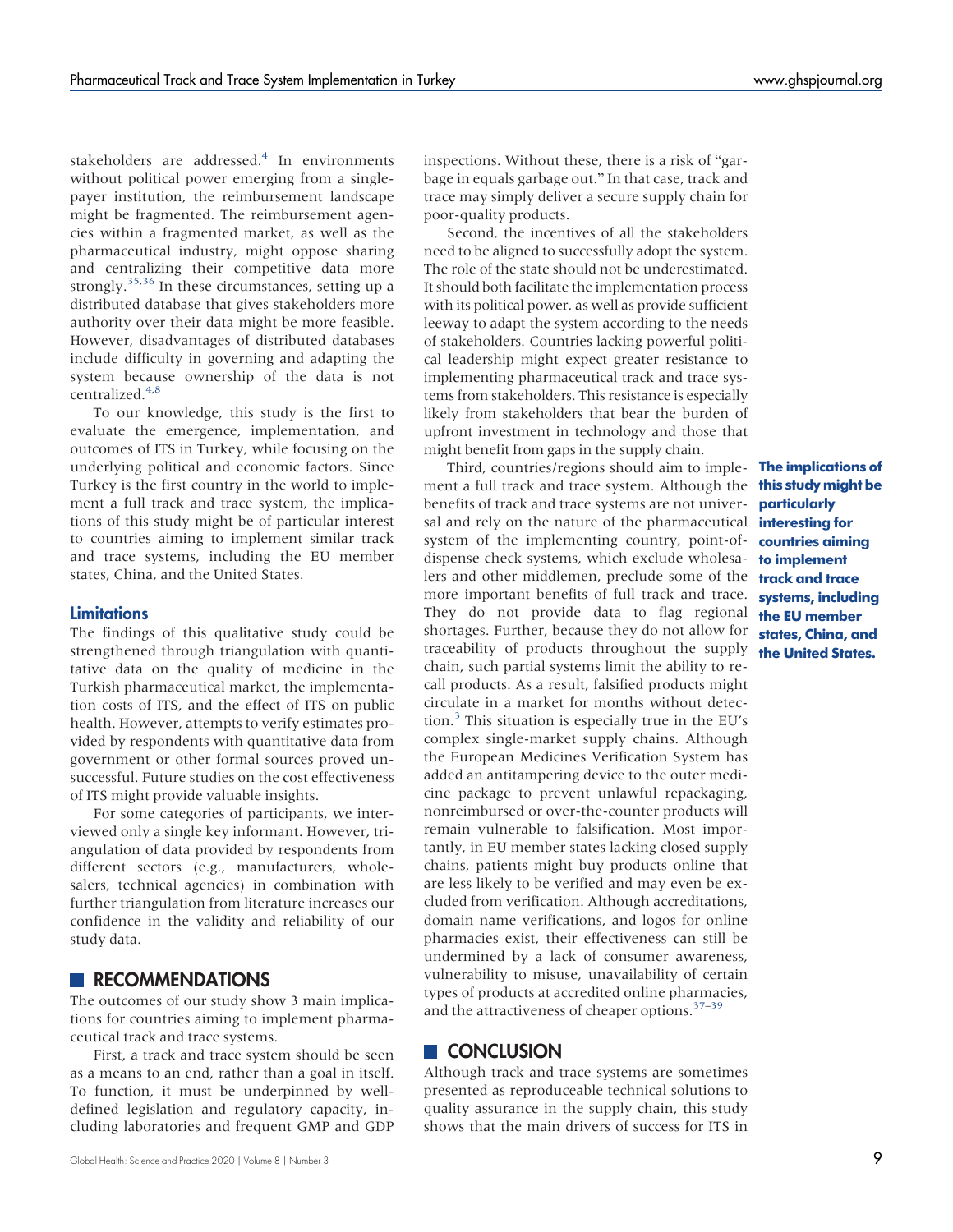Turkey were highly dependent on the presence of a specific set of circumstances. These included political determination induced by reimbursement fraud, political power emerging from a singlepayer institution that generated a substantial pharmaceutical market, reimbursement for verified dispensing and prescription, and flexibility to adapt the system according to the needs of stakeholders during implementation.

Despite ITS's success in providing a clean regulated supply chain, it represents only part of the solution. ITS can only operate effectively if it is embedded in a pharmaceutical market where all legislative and regulatory components are in place.

Acknowledgments: The team is grateful to all interviewees participating in this study. We thank Adina-Loredana Nistor, Amalia Hasnida, Jingying Xu, and Pernette Bourdillon-Esteve for their constructive feedback and assistance during the analysis of the study data. We would also like to thank all professionals and researchers for their participation, expertise, and suggestions on the preliminary findings of this study during a meeting in London in April 2018.

Funding: This work was supported by the Wellcome Trust (209930\_ Z\_17\_Z), Erasmus University (through the Research Excellence and Innovation grant), and the U.S. Pharmacopeia (USP) Quality Institute.

Competing interests: None declared.

#### **REFERENCES**

- <span id="page-9-0"></span>1. Mackey TK, Nayyar G. A review of existing and emerging digital technologies to combat the global trade in fake medicines. Expert Opin Drug Saf. 2017;16(5):587–602. [CrossRef.](https://doi.org/10.1080/14740338.2017.1313227) [Medline](http://www.ncbi.nlm.nih.gov/pubmed/28349715)
- <span id="page-9-1"></span>2. Musa A, Gunasekaran A, Yusuf Y. Supply chain product visibility: methods, systems and impacts. Expert Systems with Applications. 2014;41(1):176–194. [CrossRef](https://doi.org/10.1016/j.eswa.2013.07.020)
- <span id="page-9-2"></span>3. World Health Organization (WHO) Sixty-Ninth World Health Assembly (A69/41). Substandard/Spurious/Falsely-Labelled/ Falsified/Counterfeit Medical Products: Report by the Director-General. WHO; 2016. Accessed July 20, 2020. [http://apps.who.](http://apps.who.int/gb/ebwha/pdf_files/WHA69/A69_41-en.pdf) [int/gb/ebwha/pdf\\_files/WHA69/A69\\_41-en.pdf](http://apps.who.int/gb/ebwha/pdf_files/WHA69/A69_41-en.pdf)
- <span id="page-9-4"></span>4. Pisa M, McCurdy D. Improving Global Health Supply Chains Through Traceability. Center for Global Development; 2019. Policy paper 139. Accessed July 24, 2020. [https://www.cgdev.org/sites/](https://www.cgdev.org/sites/default/files/improving-global-health-supply-chains-through-traceability.pdf) [default/files/improving-global-health-supply-chains-through](https://www.cgdev.org/sites/default/files/improving-global-health-supply-chains-through-traceability.pdf)[traceability.pdf](https://www.cgdev.org/sites/default/files/improving-global-health-supply-chains-through-traceability.pdf)
- <span id="page-9-3"></span>5. Roth L, Nalim A, Turesson B, Krech L. Global landscape assessment of screening technologies for medicine quality assurance: stakeholder perceptions and practices from ten countries. Global Health. 2018;14(1):43. [CrossRef](https://doi.org/10.1186/s12992-018-0360-y). [Medline](http://www.ncbi.nlm.nih.gov/pubmed/29695278)
- <span id="page-9-5"></span>6. Klein K, Stolk P. Challenges and opportunities for the traceability of (biological) medicinal products. Drug Saf. 2018;41(10):911–918. [CrossRef.](https://doi.org/10.1007/s40264-018-0678-7) [Medline](http://www.ncbi.nlm.nih.gov/pubmed/29721822)
- 7. Hara L, Guirguis R, Hummel K, Villanueva M. More than bar codes: integrating global standards-based bar code technology into national health information systems in Ethiopia and Pakistan to increase end-to-end supply chain visibility. Glob Health Sci Pract. 2017; 5(4):678–685. [CrossRef.](https://doi.org/10.9745/GHSP-D-16-00350) [Medline](http://www.ncbi.nlm.nih.gov/pubmed/29284701)
- <span id="page-9-9"></span>8. Rotunno R, Cesarotti V, Bellman A, Introna V, Benedetti M. Impact of track and trace integration on pharmaceutical production systems. Int J Eng Bus Manag. 2014;6:25. [CrossRef](https://doi.org/10.5772/58934)
- <span id="page-9-6"></span>9. Pisani E, Nistor AL, Hasnida A, Parmaksiz K, Xu J, Kok MO. Identifying market risk for substandard and falsified medicines: an analytic framework based on qualitative research in China, Indonesia, Turkey and Romania. Wellcome Open Res. 2019;4:70. [CrossRef](https://doi.org/10.12688/wellcomeopenres.15236.1). [Medline](http://www.ncbi.nlm.nih.gov/pubmed/31131333)
- <span id="page-9-7"></span>10. World Health Organization (WHO). WHO Global Surveillance and Monitoring System for Substandard and Falsified Medical Products. WHO; 2017. Accessed July 20, 2020. [http://www.who.int/](http://www.who.int/medicines/regulation/ssffc/publications/GSMS_Report.pdf) [medicines/regulation/ssffc/publications/GSMS\\_Report.pdf](http://www.who.int/medicines/regulation/ssffc/publications/GSMS_Report.pdf)
- <span id="page-9-8"></span>11. World Health Organization (WHO) Seventieth World Health Assembly (A70/23). Member State Mechanism on Substandard/ Spurious/Falsely-Labelled/Falsified/Counterfeit Medical Products: Report by the Director-General. WHO; 2017. Accessed July 20, 2020. [http://apps.who.int/gb/ebwha/pdf\\_files/WHA70/A70\\_](http://apps.who.int/gb/ebwha/pdf_files/WHA70/A70_23-en.pdf) [23-en.pdf](http://apps.who.int/gb/ebwha/pdf_files/WHA70/A70_23-en.pdf)
- <span id="page-9-10"></span>12. Cordon C, Garcia-Milà P, Vilarino TF, Caballero P. Strategy Is Digital: How Companies Can Use Big Data in the Value Chain. Springer International Publishing; 2016.
- <span id="page-9-11"></span>13. Government of Turkey. Ministry of Health (MOH). Implementing Regulation on the Labeling, Package Leaflet and Tracing of Human Medicinal Products. Issue number 30048. MOH; 2017. Accessed July 20, 2020. [https://titck.gov.tr/storage/legislation/NhLsfwRp.](https://titck.gov.tr/storage/legislation/NhLsfwRp.pdf) [pdf](https://titck.gov.tr/storage/legislation/NhLsfwRp.pdf)
- <span id="page-9-12"></span>14. Rip A, Kemp R. Technological change. In: Malone E, Rayner S, eds. Human Choice and Climate Change, Volume 2: Resources and Technology. Battelle Press; 1998:327–399.
- 15. Cresswell K, Sheikh A. Organizational issues in the implementation and adoption of health information technology innovations: an interpretative review. Int J Med Inform. 2013;82(5):e73–e86. [CrossRef](https://doi.org/10.1016/j.ijmedinf.2012.10.007). [Medline](http://www.ncbi.nlm.nih.gov/pubmed/23146626)
- <span id="page-9-13"></span>16. Hamilton WL, Doyle C, Halliwell-Ewen M, Lambert G. Public health interventions to protect against falsified medicines: a systematic review of international, national and local policies. Health Policy Plan. 2016;31(10):1448–1466. [CrossRef](https://doi.org/10.1093/heapol/czw062). [Medline](http://www.ncbi.nlm.nih.gov/pubmed/27311827)
- <span id="page-9-14"></span>17. Callon M. Some elements of a sociology of translation: domestication of the scallops and the fishermen of St Brieuc Bay. The Sociological Review. 1984;32(1 suppl):196–233. [CrossRef](https://doi.org/10.1111/j.1467-954X.1984.tb00113.x)
- <span id="page-9-15"></span>18. May C. Agency and implementation: understanding the embedding of healthcare innovations in practice. Soc Sci Med. 2013;78:26–33. [CrossRef](https://doi.org/10.1016/j.socscimed.2012.11.021). [Medline](http://www.ncbi.nlm.nih.gov/pubmed/23246396)
- <span id="page-9-16"></span>19. Law J, Callon M. The life and death of an aircraft: a network analysis of technical change. In: Bijker WE, Law J, eds. Shaping Technology/ Building Society: Studies in Sociotechnical Change. The MIT Press; 1992:21–52.
- <span id="page-9-17"></span>20. Yin RK. Case Study Research: Design and Methods. 5th ed. Sage Publications; 2014.
- <span id="page-9-18"></span>21. Baxter P, Jack S. Qualitative case study methodology: study design and implementation for novice researchers. The Qualitative Report. 2008;13(4):544–559.
- <span id="page-9-19"></span>22. DiCicco-Bloom B, Crabtree BF. The qualitative research interview. Med Educ. 2006;40(4):314–321. [CrossRef.](https://doi.org/10.1111/j.1365-2929.2006.02418.x) [Medline](http://www.ncbi.nlm.nih.gov/pubmed/16573666)
- <span id="page-9-20"></span>23. Palinkas LA, Horwitz SM, Green CA, Wisdom JP, Duan N, Hoagwood K. Purposeful sampling for qualitative data collection and analysis in mixed method implementation research. Adm Policy Ment Health. 2015;42(5):533–544. [CrossRef](https://doi.org/10.1007/s10488-013-0528-y). [Medline](http://www.ncbi.nlm.nih.gov/pubmed/24193818)
- <span id="page-9-21"></span>24. Government of Turkey. Ministry of Health. Turkish Medicines and Medical Devices Agency (TMMDA). Recall Regulation. Issue No. 2953. TMMDA; 2015. Accessed July 20, 2020. [https://titck.gov.tr/](https://titck.gov.tr/storage/legislation/wRwguOgh.pdf) [storage/legislation/wRwguOgh.pdf](https://titck.gov.tr/storage/legislation/wRwguOgh.pdf)
- <span id="page-9-22"></span>25. Government of Turkey. Ministry of Health (MOH). Beseri Tıbbi Ürünler Barkod ve Karekod Uygulama Kılavuzu. MOH; 2017. Accessed July 24, 2020. [https://titck.gov.tr/storage/legislation/](https://titck.gov.tr/storage/legislation/eYHHQ828.PDF) [eYHHQ828.PDF](https://titck.gov.tr/storage/legislation/eYHHQ828.PDF)